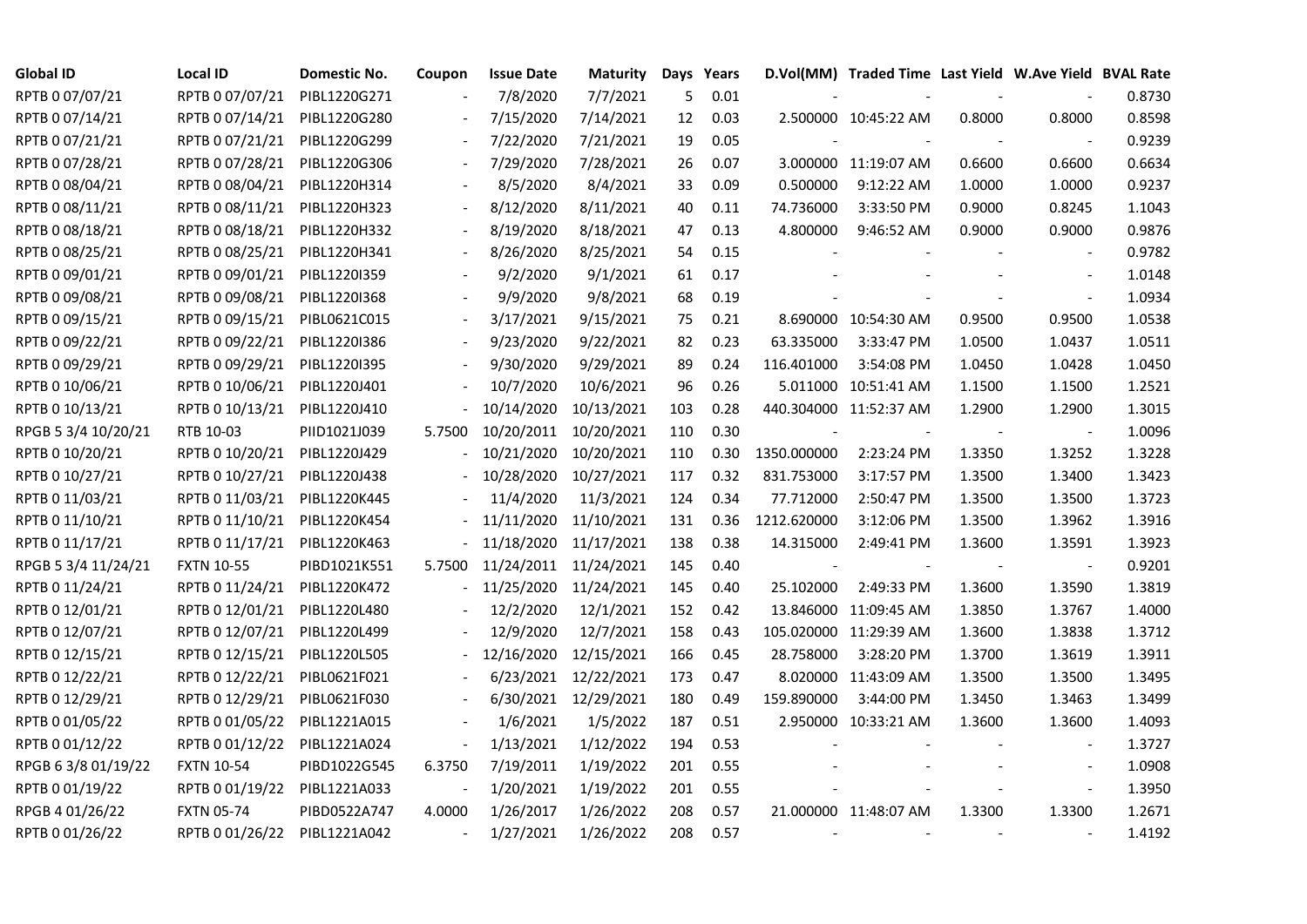| <b>Global ID</b>     | <b>Local ID</b>   | Domestic No. | Coupon                   | <b>Issue Date</b> | <b>Maturity</b> |     | Days Years |            | D.Vol(MM) Traded Time Last Yield W.Ave Yield BVAL Rate |        |                          |        |
|----------------------|-------------------|--------------|--------------------------|-------------------|-----------------|-----|------------|------------|--------------------------------------------------------|--------|--------------------------|--------|
| RPTB 0 02/02/22      | RPTB 0 02/02/22   | PIBL1221B050 |                          | 2/3/2021          | 2/2/2022        | 215 | 0.59       |            |                                                        |        |                          | 1.4000 |
| RPTB 0 02/09/22      | RPTB 0 02/09/22   | PIBL1221B069 |                          | 2/10/2021         | 2/9/2022        | 222 | 0.61       |            |                                                        |        |                          | 1.5994 |
| RPTB 0 02/16/22      | RPTB 0 02/16/22   | PIBL1221B078 |                          | 2/17/2021         | 2/16/2022       | 229 | 0.63       | 3.000000   | 2:13:30 PM                                             | 1.4500 | 1.4500                   | 1.4733 |
| RPTB 0 02/23/22      | RPTB 0 02/23/22   | PIBL1221B087 | $\overline{\phantom{a}}$ | 2/24/2021         | 2/23/2022       | 236 | 0.65       |            |                                                        |        |                          | 1.4574 |
| RPTB 0 03/02/22      | RPTB 0 03/02/22   | PIBL1221C095 | $\overline{\phantom{a}}$ | 3/3/2021          | 3/2/2022        | 243 | 0.67       |            |                                                        |        | $\blacksquare$           | 1.4899 |
| RPTB 0 03/09/22      | RPTB 0 03/09/22   | PIBL1221C102 | $\blacksquare$           | 3/10/2021         | 3/9/2022        | 250 | 0.68       |            |                                                        |        | $\blacksquare$           | 1.4974 |
| RPGB 15 03/14/22     | <b>FXTN 20-02</b> | PIBD2022C021 | 15.0000                  | 3/14/2002         | 3/14/2022       | 255 | 0.70       |            |                                                        |        | $\blacksquare$           | 1.3208 |
| RPTB 0 03/16/22      | RPTB 0 03/16/22   | PIBL1221C111 | $\overline{\phantom{a}}$ | 3/17/2021         | 3/16/2022       | 257 | 0.70       |            |                                                        |        | $\blacksquare$           | 1.5065 |
| RPTB 0 03/23/22      | RPTB 0 03/23/22   | PIBL1221C120 |                          | 3/24/2021         | 3/23/2022       | 264 | 0.72       |            |                                                        |        |                          | 1.5237 |
| RPTB 0 03/30/22      | RPTB 0 03/30/22   | PIBL1221C139 |                          | 3/31/2021         | 3/30/2022       | 271 | 0.74       |            |                                                        |        |                          | 1.5269 |
| RPTB 0 04/06/22      | RPTB 0 04/06/22   | PIBL1221D147 |                          | 4/7/2021          | 4/6/2022        | 278 | 0.76       |            |                                                        |        | $\overline{\phantom{a}}$ | 1.5357 |
| RPTB 0 04/13/22      | RPTB 0 04/13/22   | PIBL1221D156 |                          | 4/14/2021         | 4/13/2022       | 285 | 0.78       |            |                                                        |        | $\overline{\phantom{a}}$ | 1.5425 |
| RPTB 0 04/20/22      | RPTB 0 04/20/22   | PIBL1221D165 |                          | 4/21/2021         | 4/20/2022       | 292 | 0.80       |            |                                                        |        | $\blacksquare$           | 1.5639 |
| RPTB 0 04/27/22      | RPTB 0 04/27/22   | PIBL1221D174 |                          | 4/28/2021         | 4/27/2022       | 299 | 0.82       |            |                                                        |        | $\blacksquare$           | 1.5619 |
| RPTB 0 05/04/22      | RPTB 0 05/04/22   | PIBL1221E182 |                          | 5/5/2021          | 5/4/2022        | 306 | 0.84       |            | 7.116000 11:17:46 AM                                   | 1.5750 | 1.5750                   | 1.5463 |
| RPTB 0 05/11/22      | RPTB 0 05/11/22   | PIBL1221E191 |                          | 5/12/2021         | 5/11/2022       | 313 | 0.86       |            |                                                        |        |                          | 1.5570 |
| RPTB 0 05/18/22      | RPTB 0 05/18/22   | PIBL1221E208 |                          | 5/19/2021         | 5/18/2022       | 320 | 0.88       |            |                                                        |        | $\blacksquare$           | 1.5544 |
| RPTB 0 05/25/22      | RPTB 0 05/25/22   | PIBL1221E217 | $\overline{\phantom{a}}$ | 5/26/2021         | 5/25/2022       | 327 | 0.90       |            |                                                        |        | $\overline{\phantom{a}}$ | 1.5742 |
| RPTB 0 06/01/22      | RPTB 0 06/01/22   | PIBL1221F225 |                          | 6/2/2021          | 6/1/2022        | 334 | 0.91       | 0.505000   | 2:07:57 PM                                             | 1.5500 | 1.5500                   | 1.5921 |
| RPTB 0 06/08/22      | RPTB 0 06/08/22   | PIBL1221F234 |                          | 6/9/2021          | 6/8/2022        | 341 | 0.93       | 0.730000   | 3:41:21 PM                                             | 1.5500 | 1.5500                   | 1.5975 |
| RPTB 0 06/15/22      | RPTB 0 06/15/22   | PIBL1221F243 | $\blacksquare$           | 6/16/2021         | 6/15/2022       | 348 | 0.95       | 44.200000  | 3:18:08 PM                                             | 1.5700 | 1.5695                   | 1.5637 |
| RPTB 0 06/22/22      | RPTB 0 06/22/22   | PIBL1221F252 |                          | 6/23/2021         | 6/22/2022       | 355 | 0.97       | 26.597000  | 3:52:20 PM                                             | 1.5700 | 1.5668                   | 1.5663 |
| RPTB 0 06/29/22      | RPTB 0 06/29/22   | PIBL1221F261 | $\overline{\phantom{a}}$ | 6/30/2021         | 6/29/2022       | 362 | 0.99       | 126.736000 | 3:22:28 PM                                             | 1.5670 | 1.5660                   | 1.5664 |
| RPGB 4 3/4 07/04/22  | <b>FXTN 03-24</b> | PIBD0322G247 | 4.7500                   | 7/4/2019          | 7/4/2022        | 367 | 1.01       |            |                                                        |        |                          | 1.5093 |
| RPGB 4 7/8 08/02/22  | <b>FXTN 10-56</b> | PIBD1022H562 | 4.8750                   | 8/2/2012          | 8/2/2022        | 396 | 1.08       |            |                                                        |        | $\blacksquare$           | 1.5312 |
| RPGB 4 3/4 09/13/22  | <b>FXTN 10-57</b> | PIBD1022I570 | 4.7500                   | 9/13/2012         | 9/13/2022       | 438 | 1.20       |            |                                                        |        |                          | 1.5846 |
| RPGB 12 3/4 10/17/22 | <b>FXTN 20-03</b> | PIBD2022J033 | 12.7500                  | 10/17/2002        | 10/17/2022      | 472 | 1.29       |            |                                                        |        | $\overline{\phantom{a}}$ | 1.6279 |
| RPGB 4 5/8 12/04/22  | RTB 05-11         | PIID0522L114 | 4.6250                   | 12/4/2017         | 12/4/2022       | 520 | 1.42       |            | 2.765000 11:27:00 AM                                   | 1.6600 | 1.6786                   | 1.7603 |
| RPGB 4 12/06/22      | <b>FXTN 10-58</b> | PIBD1022L585 | 4.0000                   | 12/6/2012         | 12/6/2022       | 522 | 1.43       |            |                                                        |        | $\blacksquare$           | 1.6993 |
| RPGB 4 3/8 02/11/23  | RTB 03-10         | PIID0323B101 | 4.3750                   | 2/11/2020         | 2/11/2023       | 589 | 1.61       | 6.510000   | 3:37:57 PM                                             | 1.7100 | 1.7273                   | 1.7617 |
| RPGB 13 02/20/23     | <b>FXTN 20-04</b> | PIBD2023B048 | 13.0000                  | 2/20/2003         | 2/20/2023       | 598 | 1.64       |            |                                                        |        | $\overline{\phantom{a}}$ | 1.7882 |
| RPGB 5 1/2 03/08/23  | <b>FXTN 05-75</b> | PIBD0523C752 | 5.5000                   | 3/8/2018          | 3/8/2023        | 614 | 1.68       |            |                                                        |        | $\overline{\phantom{a}}$ | 1.7207 |
| RPGB 3 1/2 04/21/23  | <b>FXTN 07-58</b> | PIBD0723D588 | 3.5000                   | 4/21/2016         | 4/21/2023       | 658 | 1.80       |            | 0.100000 11:20:29 AM                                   | 1.7800 | 1.7800                   | 1.7847 |
| RPGB 11 7/8 05/29/23 | <b>FXTN 20-05</b> | PIBD2023E054 | 11.8750                  | 5/29/2003         | 5/29/2023       | 696 | 1.91       |            |                                                        |        |                          | 1.9153 |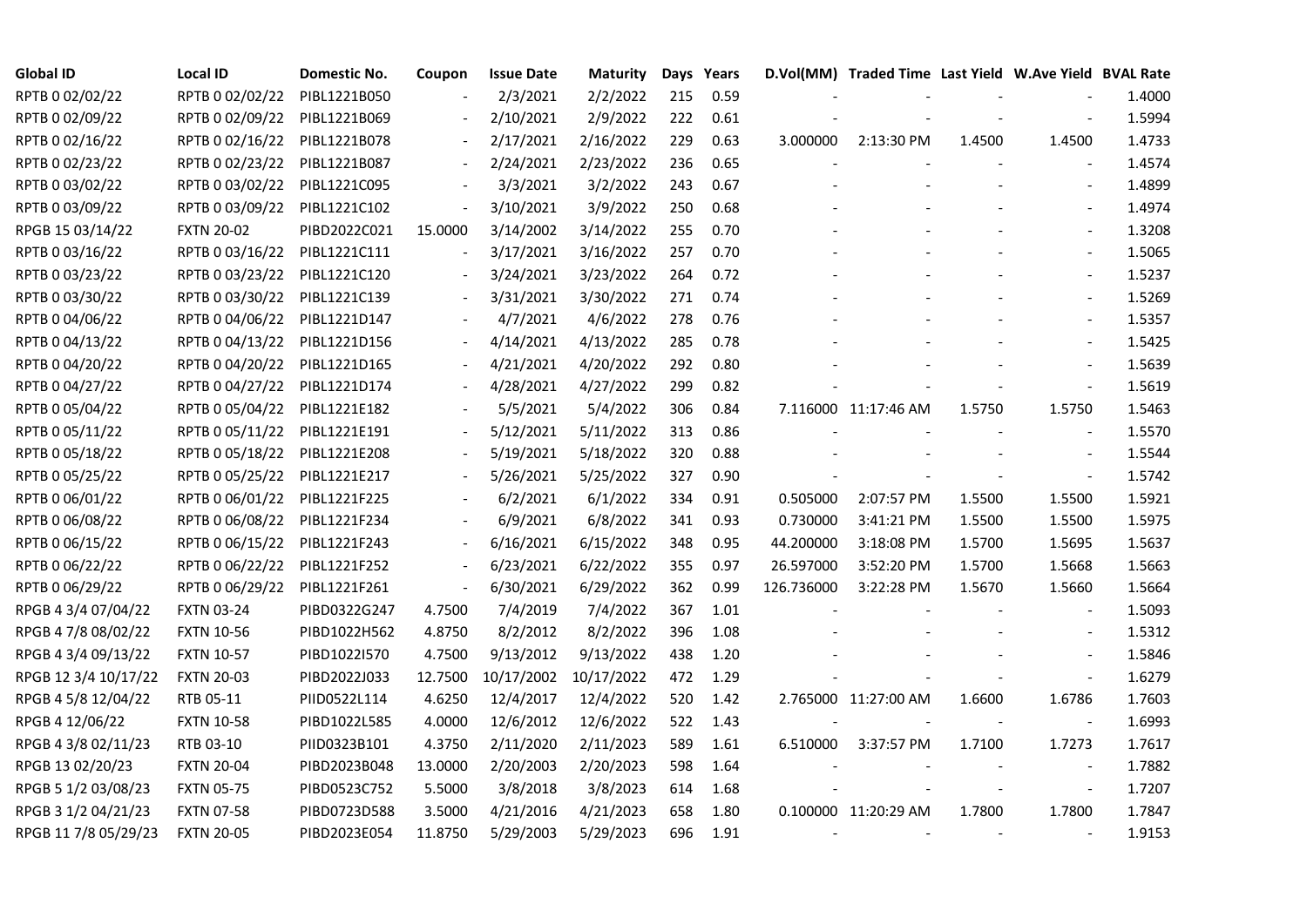| <b>Global ID</b>     | <b>Local ID</b>   | Domestic No. | Coupon  | <b>Issue Date</b> | <b>Maturity</b>  |     | Days Years | D.Vol(MM)   | Traded Time Last Yield W.Ave Yield BVAL Rate |                |                          |        |
|----------------------|-------------------|--------------|---------|-------------------|------------------|-----|------------|-------------|----------------------------------------------|----------------|--------------------------|--------|
| RPGB 3 1/4 08/15/23  | RTB 10-04         | PIID1023H046 | 3.2500  | 8/15/2013         | 8/15/2023        | 774 | 2.12       | 1.200000    | 2:16:36 PM                                   | 2.0300         | 2.0300                   | 1.9792 |
| RPGB 2 3/8 09/10/23  | <b>FXTN 03-25</b> | PIBD0323I252 | 2.3750  | 9/10/2020         | 9/10/2023        | 800 | 2.19       | 4.617000    | 2:42:08 PM                                   | 1.9300         | 1.9313                   | 1.9813 |
| RPGB 11 3/8 10/23/23 | <b>FXTN 20-06</b> | PIBD2023J068 | 11.3750 | 10/23/2003        | 10/23/2023       | 843 | 2.31       |             |                                              |                | $\overline{\phantom{a}}$ | 1.9196 |
| RPGB 2 3/8 03/09/24  | RTB 03-11         | PIID0324C115 | 2.3750  | 3/9/2021          | 3/9/2024         | 981 | 2.69       | 6175.554000 | 3:51:31 PM                                   | 2.3300         | 2.3270                   | 2.3312 |
| RPGB 6 1/4 03/12/24  | RTB 05-12         | PIID0524C129 | 6.2500  | 3/12/2019         | 3/12/2024        | 984 | 2.69       | 2.250000    | 2:17:33 PM                                   | 2.3250         | 2.3249                   | 2.3888 |
| RPGB 4 1/2 04/20/24  | <b>FXTN 07-59</b> | PIBD0724D595 | 4.5000  | 4/20/2017         | 4/20/2024 1,023  |     | 2.80       |             |                                              |                | $\blacksquare$           | 2.2646 |
| RPGB 12 3/8 06/03/24 | <b>FXTN 20-07</b> | PIBD2024F075 | 12.3750 | 6/3/2004          | 6/3/2024 1,067   |     | 2.92       |             |                                              |                | $\overline{\phantom{a}}$ | 2.3044 |
| RPGB 12 7/8 08/05/24 | <b>FXTN 20-08</b> | PIBD2024H086 | 12.8750 | 8/5/2004          | 8/5/2024 1,130   |     | 3.09       |             |                                              |                | $\blacksquare$           | 2.3700 |
| RPGB 4 1/8 08/20/24  | <b>FXTN 10-59</b> | PIBD1024H595 | 4.1250  | 8/20/2014         | 8/20/2024 1,145  |     | 3.14       | 1.300000    | 9:31:33 AM                                   | 2.3800         | 2.3800                   | 2.4342 |
| RPGB 4 1/4 10/17/24  | <b>FXTN 05-76</b> | PIBD0524J762 | 4.2500  | 10/17/2019        | 10/17/2024 1,203 |     | 3.29       |             | 13.000000 11:48:34 AM                        | 2.4100         | 2.4100                   | 2.4487 |
| RPGB 13 3/4 11/11/24 | <b>FXTN 20-09</b> | PIBD2024K091 | 13.7500 | 11/11/2004        | 11/11/2024 1,228 |     | 3.36       |             |                                              |                | $\blacksquare$           | 2.4612 |
| RPGB 5 3/4 04/12/25  | FXTN 07-61        | PIBD0725D618 | 5.7500  | 4/12/2018         | 4/12/2025 1,380  |     | 3.78       |             |                                              |                | $\sim$                   | 2.6439 |
| RPGB 12 1/8 04/14/25 | <b>FXTN 20-10</b> | PIBD2025D103 | 12.1250 | 4/14/2005         | 4/14/2025 1,382  |     | 3.78       |             |                                              |                | $\blacksquare$           | 2.6046 |
| RPGB 2 5/8 08/12/25  | RTB 05-13         | PIID0525H130 | 2.6250  | 8/12/2020         | 8/12/2025 1,502  |     | 4.11       | 361.305000  | 3:41:52 PM                                   | 2.6000         | 2.5920                   | 2.6007 |
| RPGB 3 5/8 09/09/25  | <b>FXTN 10-60</b> | PIBD10251608 | 3.6250  | 9/9/2015          | 9/9/2025 1,530   |     | 4.19       | 150.200000  | 2:51:01 PM                                   | 2.6150         | 2.6150                   | 2.6354 |
| RPGB 12 1/8 10/20/25 | <b>FXTN 20-11</b> | PIBD2025J116 | 12.1250 | 10/20/2005        | 10/20/2025 1,571 |     | 4.30       |             |                                              |                |                          | 2.7699 |
| RPGB 18 1/4 11/29/25 | <b>FXTN 25-01</b> | PIBD2525K015 | 18.2500 | 11/29/2000        | 11/29/2025 1,611 |     | 4.41       |             |                                              |                | $\overline{\phantom{a}}$ | 2.8032 |
| RPGB 10 1/4 01/19/26 | <b>FXTN 20-12</b> | PIBD2026A122 | 10.2500 | 1/19/2006         | 1/19/2026 1,662  |     | 4.55       |             |                                              |                | $\overline{\phantom{a}}$ | 2.8458 |
| RPGB 6 1/4 02/14/26  | <b>FXTN 07-62</b> | PIBD0726B627 | 6.2500  | 2/14/2019         | 2/14/2026 1,688  |     | 4.62       | 800.100000  | 3:02:34 PM                                   | 2.7300         | 2.7525                   | 2.7494 |
| RPGB 3 3/8 04/08/26  | <b>FXTN 05-77</b> | PIBD0526D772 | 3.3750  | 4/8/2021          | 4/8/2026 1,741   |     | 4.77       | 3050.000000 | 3:59:52 PM                                   | 2.8300         | 2.8375                   | 2.8365 |
| RPGB 3 1/2 09/20/26  | RTB 10-05         | PIID1026I057 | 3.5000  | 9/20/2016         | 9/20/2026 1,906  |     | 5.22       |             | 20.000000 10:16:57 AM                        | 3.2800         | 3.2800                   | 3.2898 |
| RPGB 6 1/4 10/20/26  | RTB 15-01         | PIID1526J019 | 6.2500  | 10/20/2011        | 10/20/2026 1,936 |     | 5.30       |             |                                              |                | $\overline{\phantom{a}}$ | 3.2222 |
| RPGB 8 12/07/26      | <b>FXTN 20-13</b> | PIBD2026L139 | 8.0000  | 12/7/2006         | 12/7/2026 1,984  |     | 5.43       |             |                                              |                |                          | 3.1093 |
| RPGB 5 3/8 03/01/27  | RTB 15-02         | PIID1527C023 | 5.3750  | 3/1/2012          | 3/1/2027 2,068   |     | 5.66       |             |                                              |                | $\overline{\phantom{a}}$ | 3.1599 |
| RPGB 4 3/4 05/04/27  | <b>FXTN 10-61</b> | PIBD1027E617 | 4.7500  | 5/4/2017          | 5/4/2027 2,132   |     | 5.84       | 4932.000000 | 3:11:08 PM                                   | 3.2000         | 3.1920                   | 3.1897 |
| RPGB 8 5/8 09/06/27  | <b>FXTN 20-14</b> | PIBD2027I140 | 8.6250  | 9/6/2007          | 9/6/2027 2,257   |     | 6.18       |             |                                              |                | $\blacksquare$           | 3.2894 |
| RPGB 6 1/4 03/22/28  | <b>FXTN 10-63</b> | PIBD1028C635 | 6.2500  | 3/22/2018         | 3/22/2028 2,455  |     | 6.72       |             | 0.100000 11:22:22 AM                         | 3.4000         | 3.4000                   | 3.4853 |
| RPGB 3 5/8 04/22/28  | <b>FXTN 07-64</b> | PIBD0728D649 | 3.6250  | 4/22/2021         | 4/22/2028 2,486  |     | 6.81       |             | 651.000000 11:48:22 AM                       | 3.5300         | 3.5255                   | 3.5379 |
| RPGB 9 1/2 12/04/28  | <b>FXTN 20-15</b> | PIBD2028L151 | 9.5000  | 12/4/2008         | 12/4/2028 2,712  |     | 7.43       |             |                                              |                | $\overline{\phantom{a}}$ | 3.5379 |
| RPGB 67/8 01/10/29   | <b>FXTN 10-64</b> | PIBD1029A644 | 6.8750  | 1/10/2019         | 1/10/2029 2,749  |     | 7.53       | 22.510000   | 9:52:20 AM                                   | 3.6500         | 3.6500                   | 3.6448 |
| RPGB 8 3/4 05/27/30  | <b>FXTN 20-16</b> | PIBD2030E166 | 8.7500  | 5/27/2010         | 5/27/2030 3,251  |     | 8.90       |             |                                              |                | $\blacksquare$           | 3.7536 |
| RPGB 2 7/8 07/09/30  | <b>FXTN 10-65</b> | PIBD1030G655 | 2.8750  | 7/9/2020          | 7/9/2030 3,294   |     | 9.02       |             | 105.000000 10:16:45 AM                       | 3.6600         | 3.6600                   | 3.6603 |
| RPGB 12 1/2 07/28/30 | <b>FXTN 25-02</b> | PIBD2530G029 | 12.5000 | 7/28/2005         | 7/28/2030 3,313  |     | 9.07       |             |                                              |                |                          | 3.7758 |
| RPGB 11 1/4 01/26/31 | <b>FXTN 25-03</b> | PIBD2531A032 | 11.2500 | 1/26/2006         | 1/26/2031 3,495  |     | 9.57       |             |                                              | $\blacksquare$ |                          | 3.8405 |